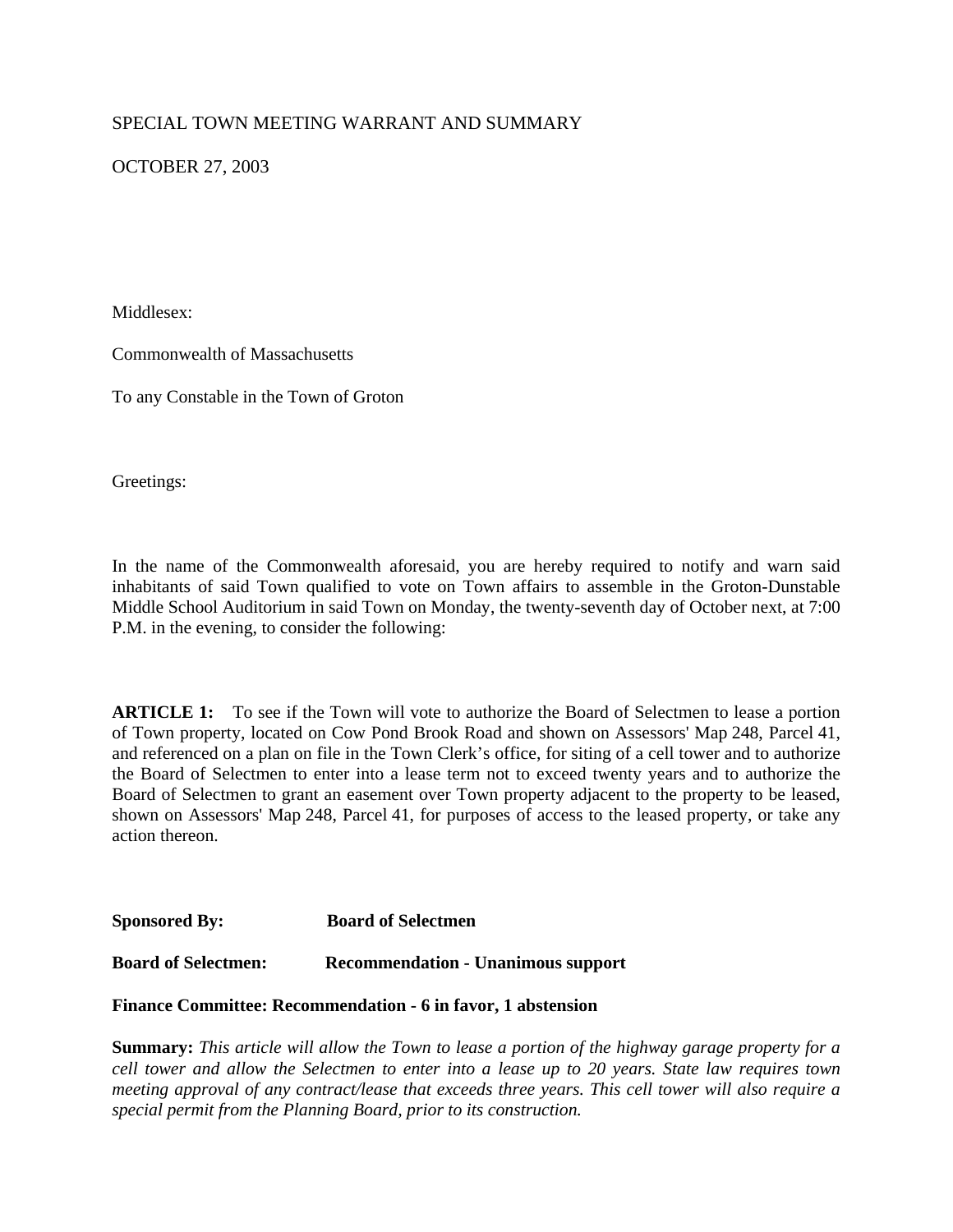**ARTICLE 2:** To see if the Town will vote to amend the vote taken under Article 6 of the warrant for the April 28, 2003, Annual Town Meeting (Fiscal Year 2004 Budget, Schools) by reducing the amount to be appropriated as the Tier 1B override, Line 3035, from \$1,004,427 to \$734,665, or take any action thereon.

**\_\_\_\_\_\_\_\_\_\_\_\_\_\_\_**

**Sponsored By: Board of Selectmen** 

**Board of Selectmen: Recommendation - Unanimous support**

**Finance Committee: Recommendation - Unanimous support** 

**Summary:** *This reduces the amount of money to be appropriated from the override voted April 28, 2003, Annual Town Meeting to match the new total assessment as a result of Dunstable's vote.*

**\_\_\_\_\_\_\_\_\_\_\_\_\_\_\_**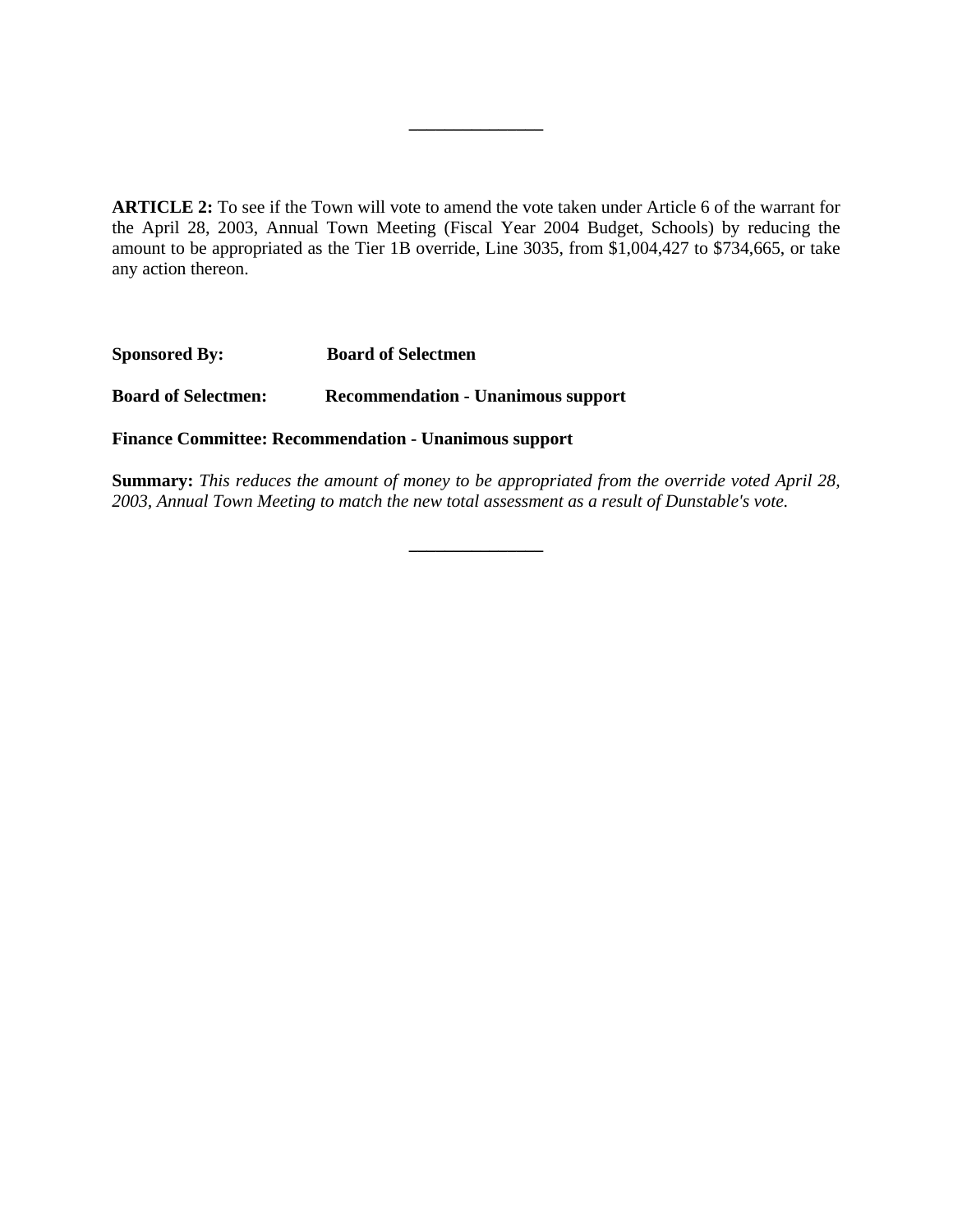**ARTICLE 3:** To see if the Town will vote to amend the vote taken under Article 6 of the warrant for the April 28, 2003, Annual Town Meeting (Fiscal Year 2004 Budget, Schools) by increasing the appropriation for Nashoba Valley Technical High School operating expenses, Line 3000, from \$406,416 to \$547,731, and to raise and appropriate or transfer from available funds the sum of \$141,315 for said purpose, or take any action thereon.

**Sponsored By: Board of Selectmen** 

**Board of Selectmen: Recommendation - Unanimous support**

**Finance Committee: Recommendation - Unanimous support**

**Summary:** *This increases the amount of money needed to fund the new assessment for Nashoba Tech.*

**\_\_\_\_\_\_\_\_\_\_\_\_\_\_\_**

**ARTICLE 4:** To see if the Town will vote to amend the vote taken under Article 12 (acquisition analysis costs for land off Gilson Road - Elementary School Site), of the warrant for the April 28, 2003, Annual Town Meeting by changing the source of the appropriations voted thereunder from taxation to a transfer from available funds, or take any action thereon.

**Sponsored By: Board of Selectmen** 

**Board of Selectmen: Recommendation - Unanimous support**

**Finance Committee: Recommendation - Unanimous support**

**Summary:** *This allows an alternative funding mechanism for this special article to assist in reducing the deficit. The original motion for Article 12 raised and appropriated \$75,000. There are accounts that can be closed out in the amount of \$39,979, that will be used to partially fund this article . Free cash will fund the remaining \$35,021.* 

**\_\_\_\_\_\_\_\_\_\_\_\_\_\_\_**

**ARTICLE 5:** To see if the Town will vote to raise and appropriate or transfer from available funds a sum of money to demolish the structures located on Town property shown on Assessors' Map 113, Parcel 3, or take any action thereon.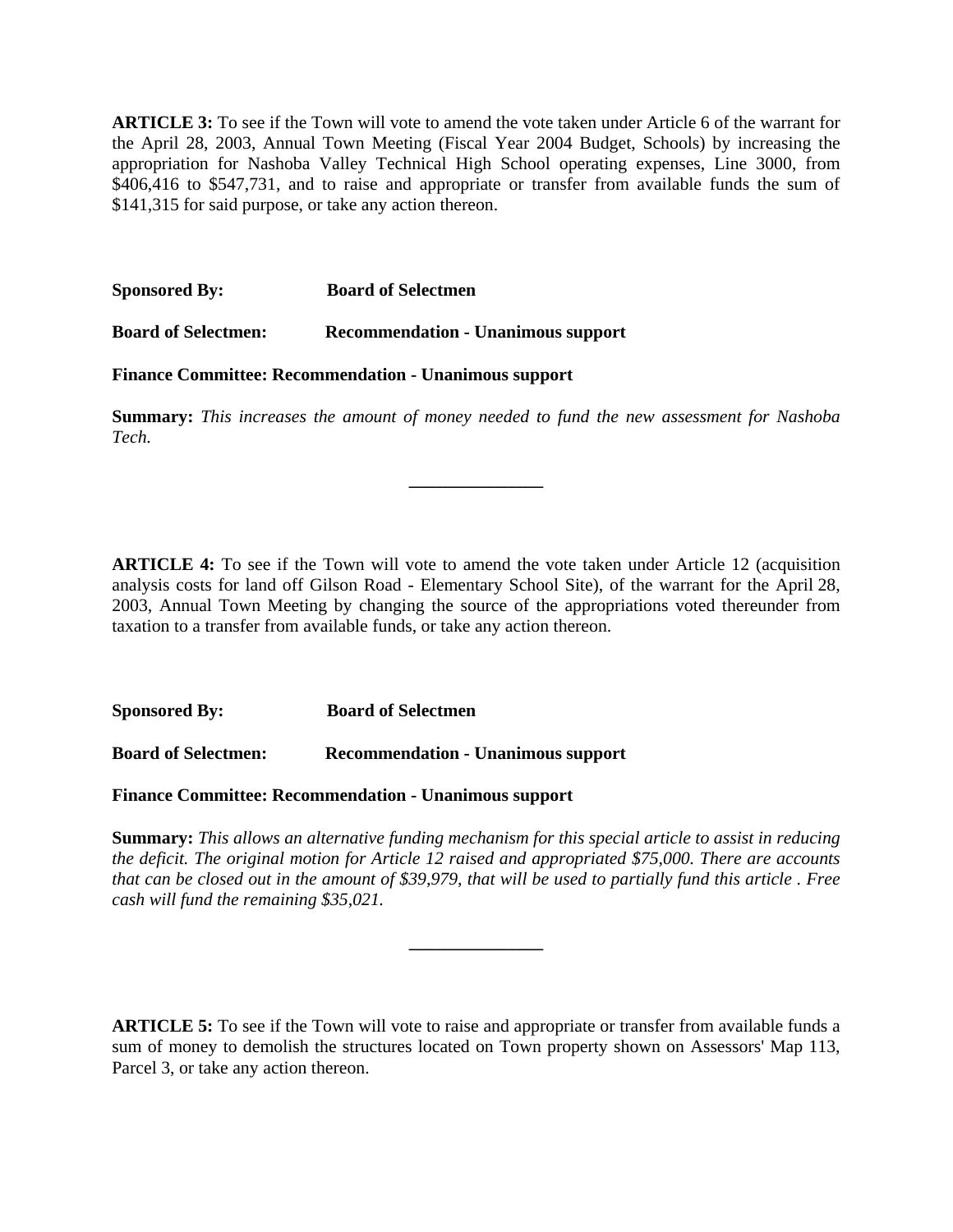**Sponsored By: Board of Selectmen** 

**Board of Selectmen: Recommendation - 4 in favor, 1 opposed**

**Finance Committee: Recommendation - 5 in favor, 2 opposed**

**Summary:** *\$11,800 to demolish and remove the dilapidated house and garage on the Town property (former MacGregor property) next to the Electric Light Department.* 

**\_\_\_\_\_\_\_\_\_\_\_\_\_\_\_**

**ARTICLE 6:** To see if the Town will vote to appropriate a sum of money, to be expended at the direction of the Water Department, for the purchase of a portion of land shown on Assessors' Map 232, Parcel 30, for the construction of an underground water storage tank, and for the payment of all other costs incidental and related thereto, and to determine whether such sum shall be raised by taxation, transfer from available funds, by borrowing or otherwise, or take any action thereon.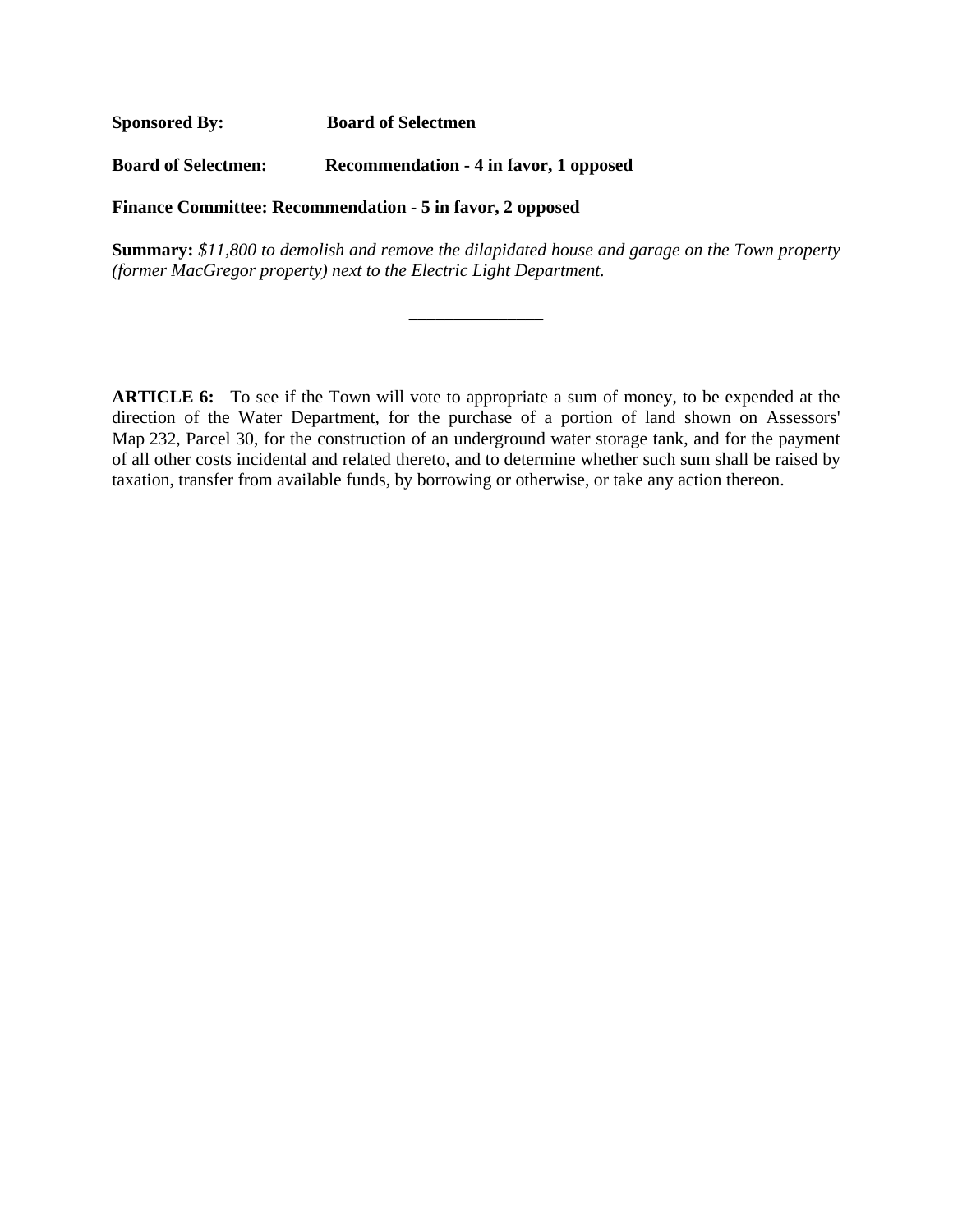**Sponsored By: Water Commissioners**

**Board of Selectmen: Recommendation - Unanimous support**

**Finance Committee: Recommendation - Unanimous support**

**Summary:** *At the Sept. 23, 2002 Town meeting the Town approved the expenditure of \$250,000, by borrowing, for the purchase of a portion of land on Assessors' Map 232 Parcel 30 for the construction of an underground water storage tank. Although the motion for this article was to borrow the \$250,000, the original article did not have the word "borrow" and therefore did not provide notice that a borrowing was to be considered as a funding source for the land acquisition. This article corrects that error.* 

**\_\_\_\_\_\_\_\_\_\_\_\_\_\_\_**

**ARTICLE 7:** To see if the Town will vote, pursuant to General Laws Chapter 40, Section 4A, to authorize the Board of Selectmen and/or the Board of Water Commissioners to enter into an agreement with the Groton-Dunstable Regional School District for operation of the District's public water supply system by the Groton Water Department, and to establish the maximum term for such agreement, or take any action thereon.

**Sponsored By: Water Commissioners** 

**Board of Selectmen: Recommendation - Unanimous support**

**Finance Committee: Recommendation - Unanimous support**

**Summary:** *The Groton Water Department is seeking to enter into an inter-municipal agreement with the Groton-Dunstable Regional School District to operate their Public Drinking Water System located at the new Regional High School on Chicopee Row. The Department of Environmental Protection requires licensed operators oversee the daily operations of water systems serving greater than 25 people per year.*

**\_\_\_\_\_\_\_\_\_\_\_\_\_\_\_**

**ARTICLE 8:** To see if the Town will vote to authorize the Groton Water Department to transfer the sum of \$400,000 from the Water Enterprise Fund to the General Operations Fund for the purpose of "Phase II Testing and Engineering for Unkety Brook and/or Shattuck Well," or take any action thereon.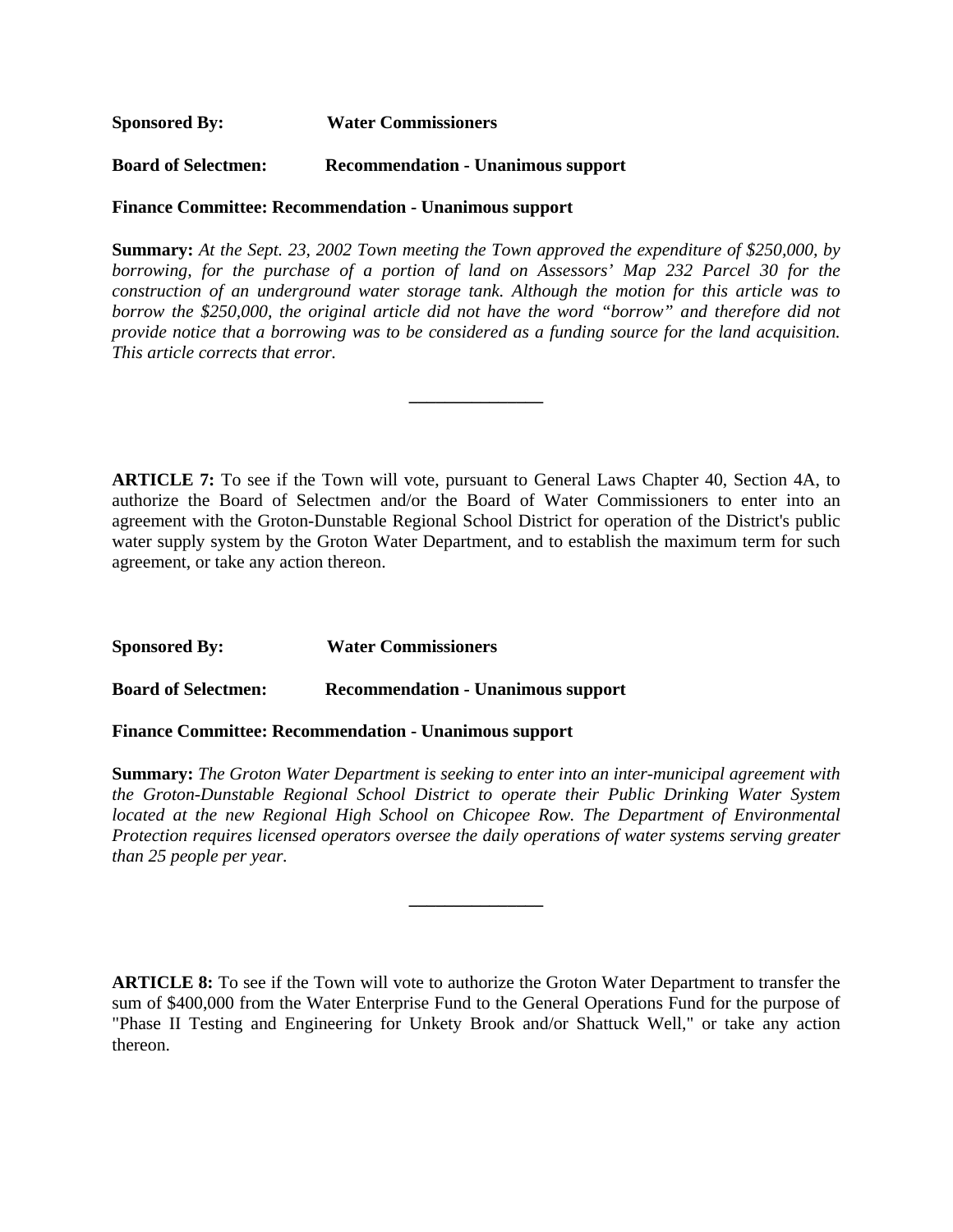**Sponsored By: Water Commissioners** 

**Board of Selectmen: Recommendation - Unanimous support**

**Finance Committee: Recommendation - Unanimous support**

**Summary:** *\$400,000. - The proposed expenditure from the Water Department's Enterprise Fund is for Phase II Well Testing and Engineering for Unkety Brook and/or Shattuck Well. These two sites are potential drinking water sources the Water Department is considering for development.* 

**\_\_\_\_\_\_\_\_\_\_\_\_\_\_\_**

**ARTICLE 9:** To see if the Town will vote to accept the provisions of Section 116 of Chapter 46 of the Acts of 2003, providing for an Early Retirement Incentive Program, or take any action thereon.

**Sponsored By: Board of Selectmen**

**Board of Selectmen: Recommendation - Unanimous support**

**Finance Committee: Recommendation - Tabled for further discussion**

**Summary:** *One Town employee and One Groton Electric Light Department employee has expressed interest for this program. The Board of Selectmen can and has limited the program to these two employees.*

**\_\_\_\_\_\_\_\_\_\_\_\_\_\_\_**

**ARTICLE 10:** To see if the Town will vote to raise and appropriate, transfer from available funds or borrow a sum of money for a feasibility study and associated costs for the Station Avenue Redevelopment Plan, or take any action thereon.

**Sponsored by: Board of Selectmen**

# **Board of Selectmen: Recommendation - Unanimous support**

### **Finance Committee: Recommendation - 6 in favor, 1 opposed**

**Summary:** *\$25,000.00. This article seeks funds to implement the recommendation of the Station Avenue Directions Advisory Committee that the Town study the feasibility of redeveloping townowned properties at the foot of Station Avenue and prepare a concept plan to guide redevelopment of those properties and others in the area. The Town will seek additional sources of funding to match the amount appropriated by this article.*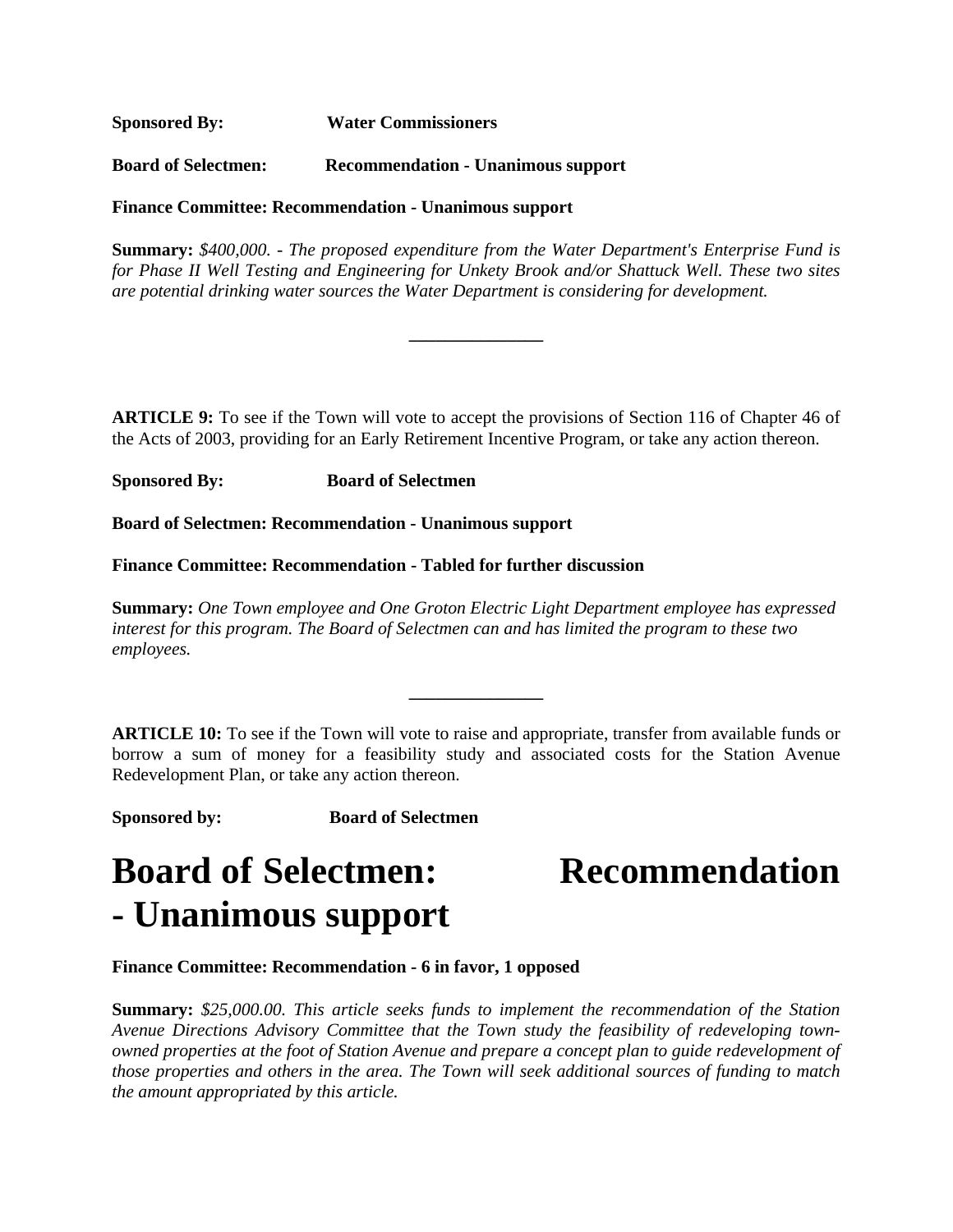**ARTICLE 11:** To see if the Town will vote to transfer, within the Fiscal Year 2004 budget, a sum of money from Emergency Medical Services Wages to Fire Department Wages, or take any action thereon.

**\_\_\_\_\_\_\_\_\_\_\_\_\_\_\_\_\_\_**

| <b>Sponsored by:</b>                                         | <b>Board of Selectmen</b>                 |  |
|--------------------------------------------------------------|-------------------------------------------|--|
| <b>Board of Selectmen:</b>                                   | <b>Recommendation - Unanimous support</b> |  |
| <b>Finance Committee: Recommendation - Unanimous support</b> |                                           |  |

**Summary:** *\$16,500. This is to transfer the wages for the full-time Firefighter/EMT from EMS Wages to the Fire Department Wages.*

**\_\_\_\_\_\_\_\_\_\_\_\_\_\_\_**

**ARTICLE 12:** To see if the Town will vote to raise and appropriate, transfer from available funds or borrow a sum of money to establish a viable water supply for fire suppression on the North End of Pepperell Road for the Fire Department, or take any action thereon.

**Sponsored By: Board of Selectmen Board of Selectmen: Recommendation - Unanimous support**

**Finance Committee: Recommendation - Unanimous support**

**Summary:** *\$50,000. - The fire cistern which covers the Wallace Road development is out of service, due to the underground concrete water tanks being cracked and unable to hold water. Some of the walls of the cistern tanks are unstable and appear to be near collapse. The Town will either replace the cistern or find another solution to provide fire suppression in this area*

**\_\_\_\_\_\_\_\_\_\_\_\_\_\_\_**

**ARTICLE 13:** To see if the Town will vote to raise and appropriate, transfer from available funds or borrow a sum of money for the purpose of supplementing the monies previously appropriated for the renovation of the Lost Lake Fire Station, or take any action thereon.

| <b>Sponsored By:</b>       | <b>Board of Selectmen</b>                 |
|----------------------------|-------------------------------------------|
| <b>Board of Selectmen:</b> | <b>Recommendation - Unanimous support</b> |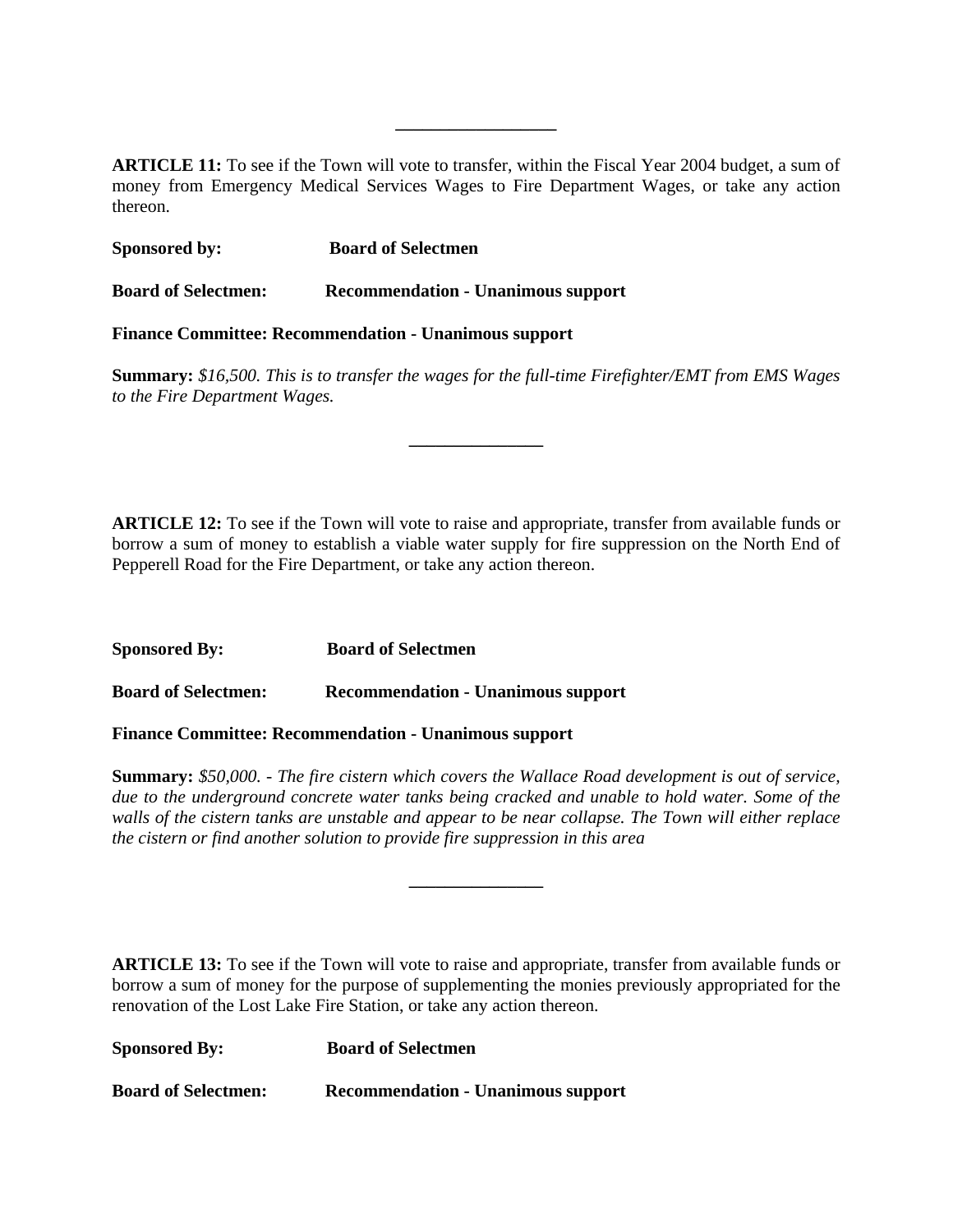#### **Finance Committee: Recommendation - 5 in favor, 1 opposed, 1 abstention**

**Summary:** *\$75,000. The article requests \$75,000 for the Lost Lake Fire Station contingency fund.*

**\_\_\_\_\_\_\_\_\_\_\_\_\_\_\_**

**ARTICLE 14**: To see if the town will vote to amend Chapter 218, Zoning, of the Code of the Town of Groton, by deleting existing section 218-28 and substituting the following therefor:

#### SECTION 218-28 RATE OF DEVELOPMENT

A. Purpose. The purpose of this section, "Rate of Development," is to promote orderly growth in the Town, consistent with the rate of residential growth over a rolling five (5) calendar year period, to phase growth so that it will not unduly strain the community's ability to provide basic public facilities and services, to provide the Town, its boards and its agencies information, time, and capacity to incorporate such growth into the Master Plan for the community, and to preserve and enhance existing community character and the value of property.

B. General. Beginning on the date of adoption of this section, the number of building permits for the construction of new residential dwellings issued in any calendar year shall not exceed the average number of building permits for the construction of new residential dwellings issued in the previous five (5) calendar years (hereinafter, the "annual rate of development"). For example, in 2004, the number of such building permits issued shall not exceed the average number of such building permits issued in the period 1999-2003, inclusive. For the purposes of this section, a duplex shall constitute two dwelling units; a multifamily dwelling shall constitute the number of dwelling units contained therein.

C. Exemptions. The issuance of building permits in any of the following circumstances is exempt from the annual rate of development and the issuance of such building permits shall not be used in any of the computations of the annual rate of development:

1. The alteration, enlargement, restoration, or reconstruction of a dwelling existing on a lot as of the date of adoption of this section; provided, however, that this section shall apply to the conversion of a single-family to a two-family dwelling.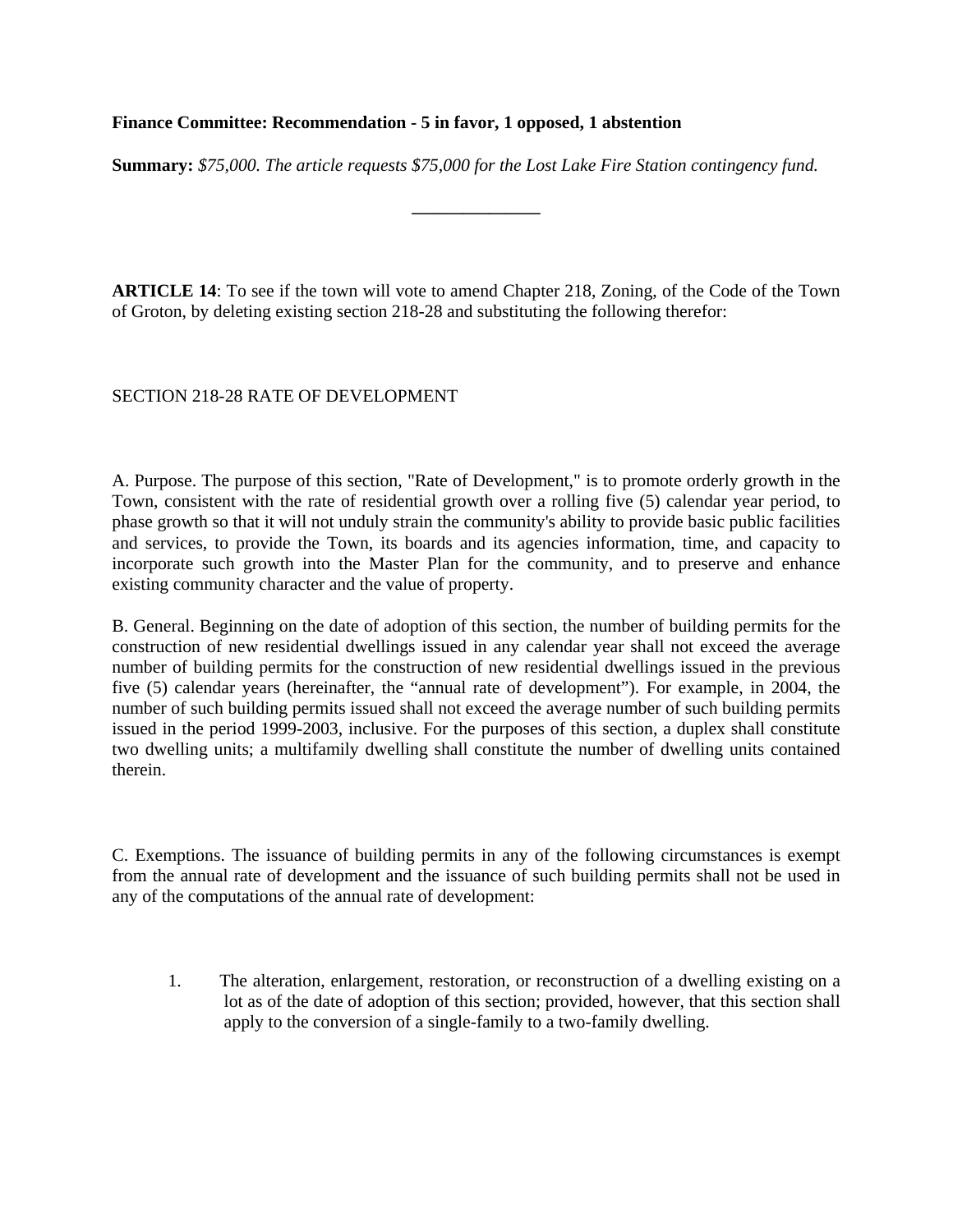- 2. The construction of one (1) new dwelling on a lot in existence as of the date of adoption of this section where such lot was held in separate ownership from any adjacent land. The burden of proof shall be upon the applicant for such permit to demonstrate that the lot in question (a) was in existence as of such date, and (b) that no adjacent land was held in common ownership or control.
- 3. Housing restricted by deed for persons or households over the age of fifty-five (55).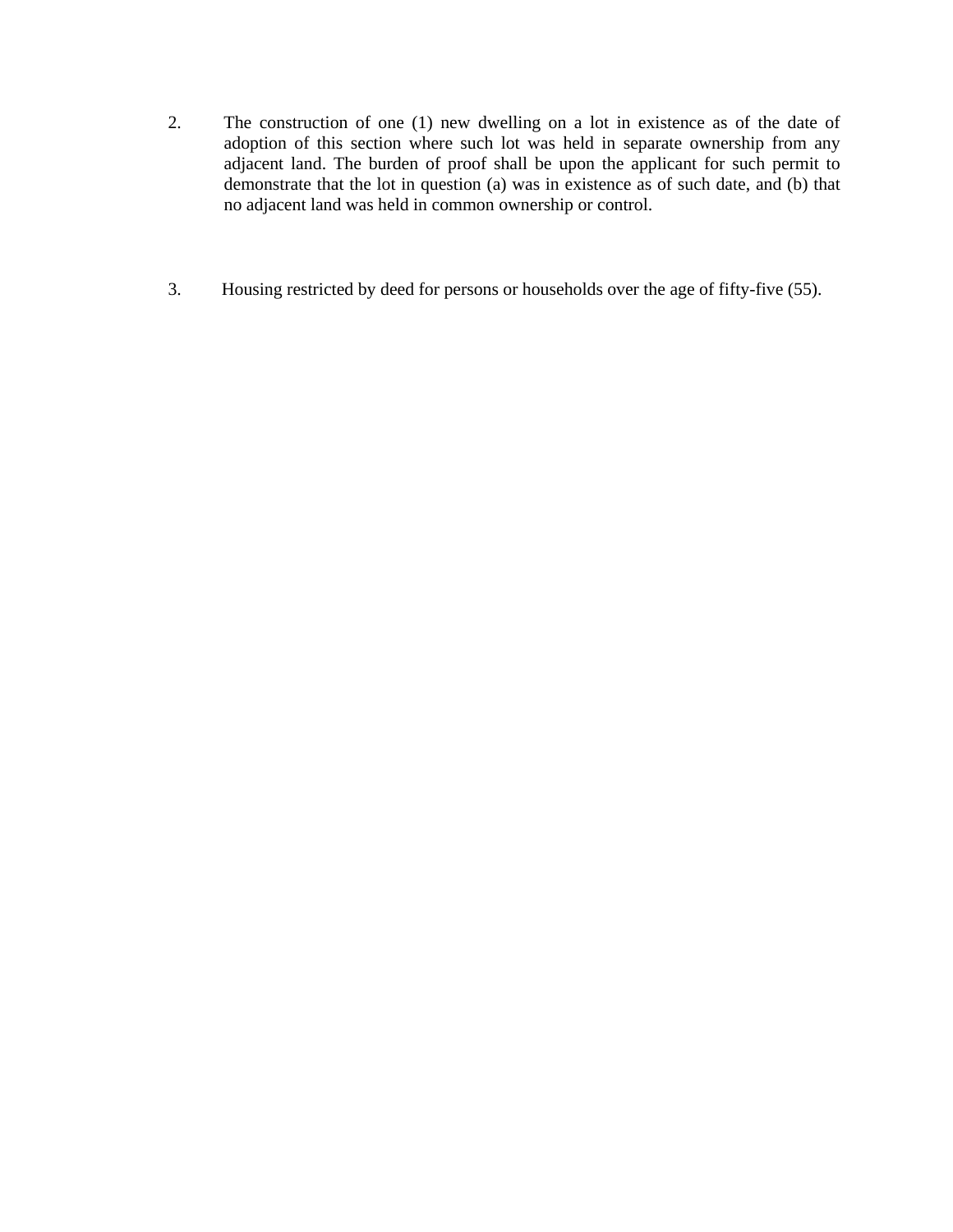4. Housing restricted by deed to persons or households of low or moderate income, as defined by the Commonwealth's Department of Housing and Community Development.

D. Special Permit Exemption. The Planning Board may, by the grant of a special permit, determine that the issuance of building permits for any tract of land divided or subdivided pursuant to any provision of G.L. C. 41, ss. 81K - 81GG, the Subdivision Control Law, is exempt from the annual rate of development and the issuance of such building permits shall not be used in the computation of the annual rate of development. Such special permit shall be granted only if the Board determines that the probable benefits to the community outweigh the probable adverse effects resulting from granting such permit, considering the impact on:

- 1. Schools and other public facilities;
- 2. Traffic and pedestrian safety;
- 3. Recreational facilities, open spaces, agricultural resources, and unique natural features; and
- 4. Conformance with Master Plan or Growth Management Plans prepared by the Planning Board pursuant to G.L. C. 41, s. 81D.

Particular consideration shall be given to special permit applications that demonstrate a reduction in allowable density of twenty-five percent (25%) or more. The Planning Board may engage a qualified economic analyst, at the expense of the applicant, to assist the Board in making its required finding.

E. Procedures. Any building permits issued shall be issued in accordance with the following procedures: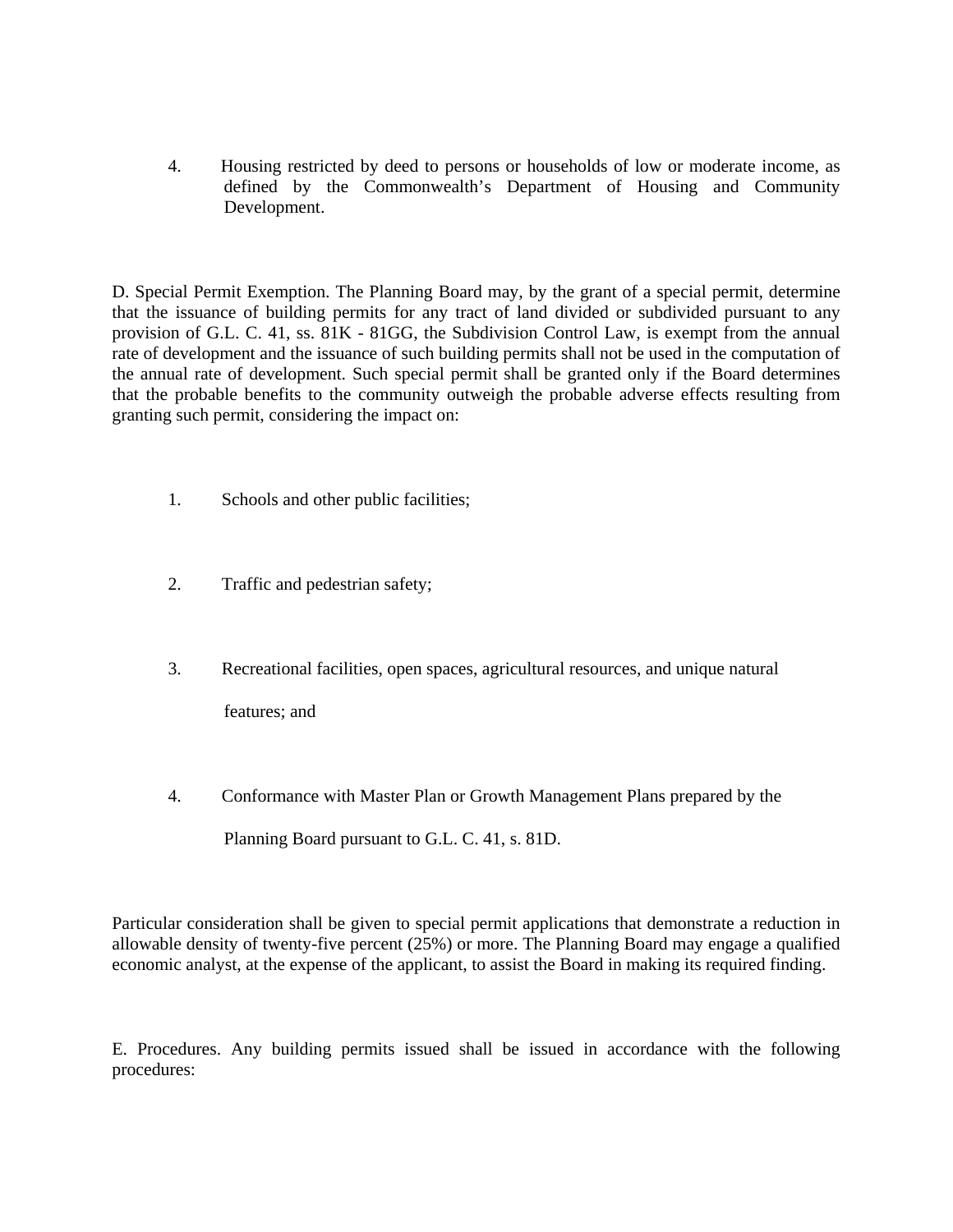1. The Building Inspector shall act on each permit in order of submittal. Any permit application that is incomplete or inaccurate shall be returned to the applicant and shall require new submittal.

 2. The Building Inspector shall mark each application with the time and date of submittal, and shall act on each application in a timely manner.

 3. Any building permits not issued in any calendar year shall not be available for issuance in any subsequent year.

 4. At the end of the calendar year in which this by-law is in effect, the Building Inspector shall retain all applications for which a building permit has not been issued. Upon being informed in writing by the applicant before the tenth of January of the succeeding calendar year that the applicant desires the application to remain in effect, the Building Inspector shall so deem said application.

F. Time Limitation and Extension. This section shall expire on October 1, 2008; provided, however, that this section may be extended without lapse of its provisions and limitations, by vote of the Town Meeting prior to such date.

class=Section2>

#### SECTION 218-28.1. SUBDIVISION PHASING

A. Purpose. The purpose of this section, "Subdivision Phasing," is to ensure that growth shall be phased so as not to unduly strain the town's ability to provide public facilities and services; to avoid disturbance of the social fabric of the community; to maintain the community's desired rate of growth; and to provide the town an opportunity to study growth and plan accordingly.

B. Applicability. Any tract of land divided or subdivided pursuant to any provision of G.L. C. 41, ss. 81K - 81GG, the Subdivision Control Law, after the effective date of this Section shall be subject to the provisions of this Section (hereinafter, the "Subject Property"). Any proposed division or subdivision of a single tract or a combination of adjacent tracts, which were in the same ownership as of the date of the adoption of this section, shall be deemed a Subject Property.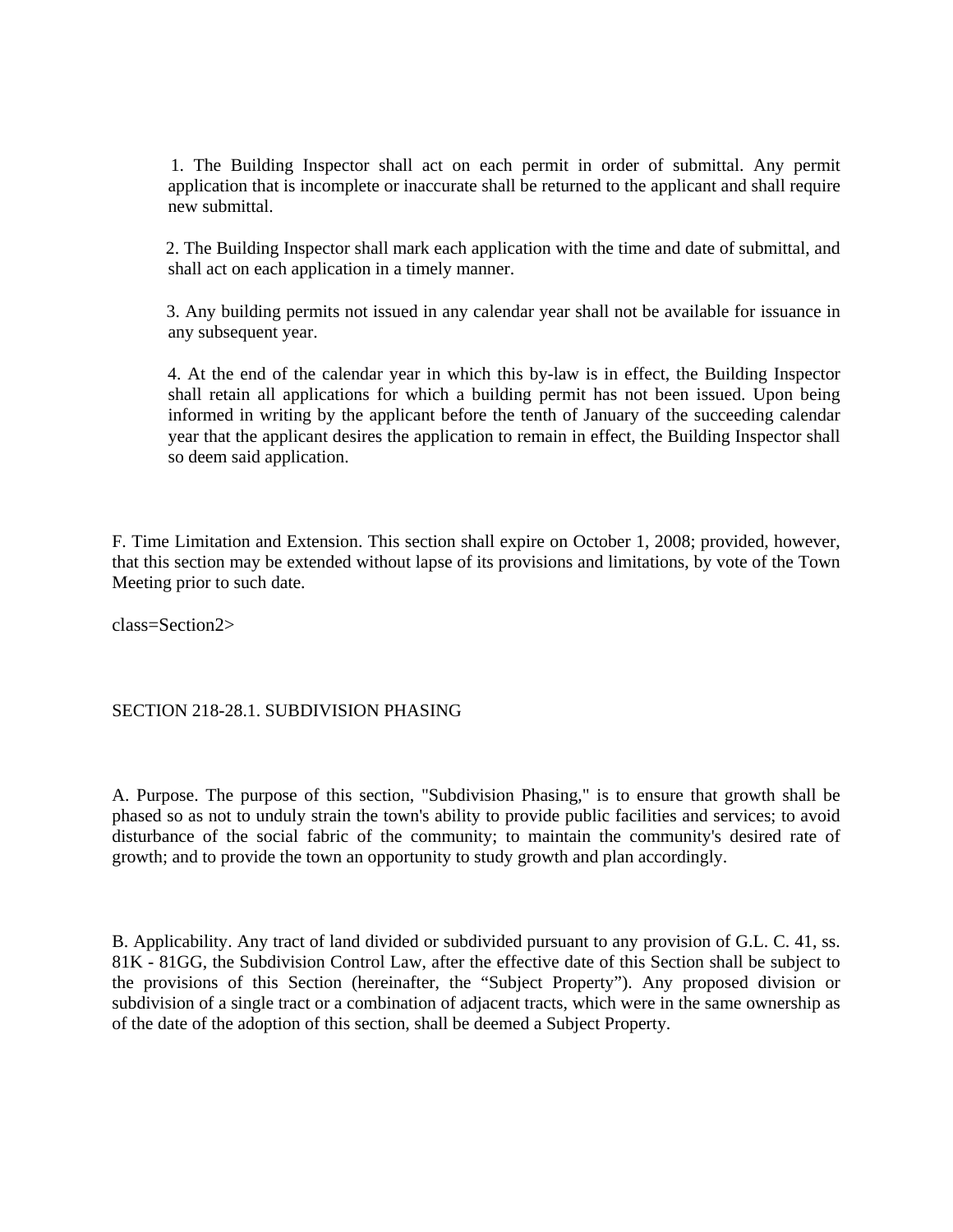C. Phasing. The issuance of building permits in any calendar year for a Subject Property shall not exceed twenty (20%) percent of the total number of building permits to be issued in that year as established in the annual rate of development set forth in Section 218.28.B (hereinafter, the "annual phasing quota").

D. Special Permit for Relief from Annual Phasing Quota. The Planning Board, by grant of a special permit, may authorize the issuance of building permits to a Subject Property in excess of the annual phasing quota, or, in the alternative, exempt the Subject Property from the annual phasing quota. The Planning Board may grant such special permit only if the Board determines that the probable benefits to the community outweigh the probable adverse effects resulting from granting such permit, considering the impact on

- a. Schools and other public facilities;
- b. Traffic and pedestrian safety;
- c. Recreational facilities, open spaces, agricultural resources, and unique natural features;
- d. Conformance with Master Plan or Growth Management Plans prepared by the Planning Board pursuant to G.L. C. 41, s. 81D.

Particular consideration shall be given to special permit applications that demonstrate a reduction in allowable density of twenty-five percent (25%) or more. The Planning Board may engage a qualified economic analyst, at the expense of the applicant, to assist the Board in making its required finding.

E. Special Permit for Larger Land Divisions. Where the tract of land will be divided into more than the number of lots in the annual rate of development, the Planning Board may, by special permit, authorize development at a rate not to exceed ten percent (10%) of the units per year.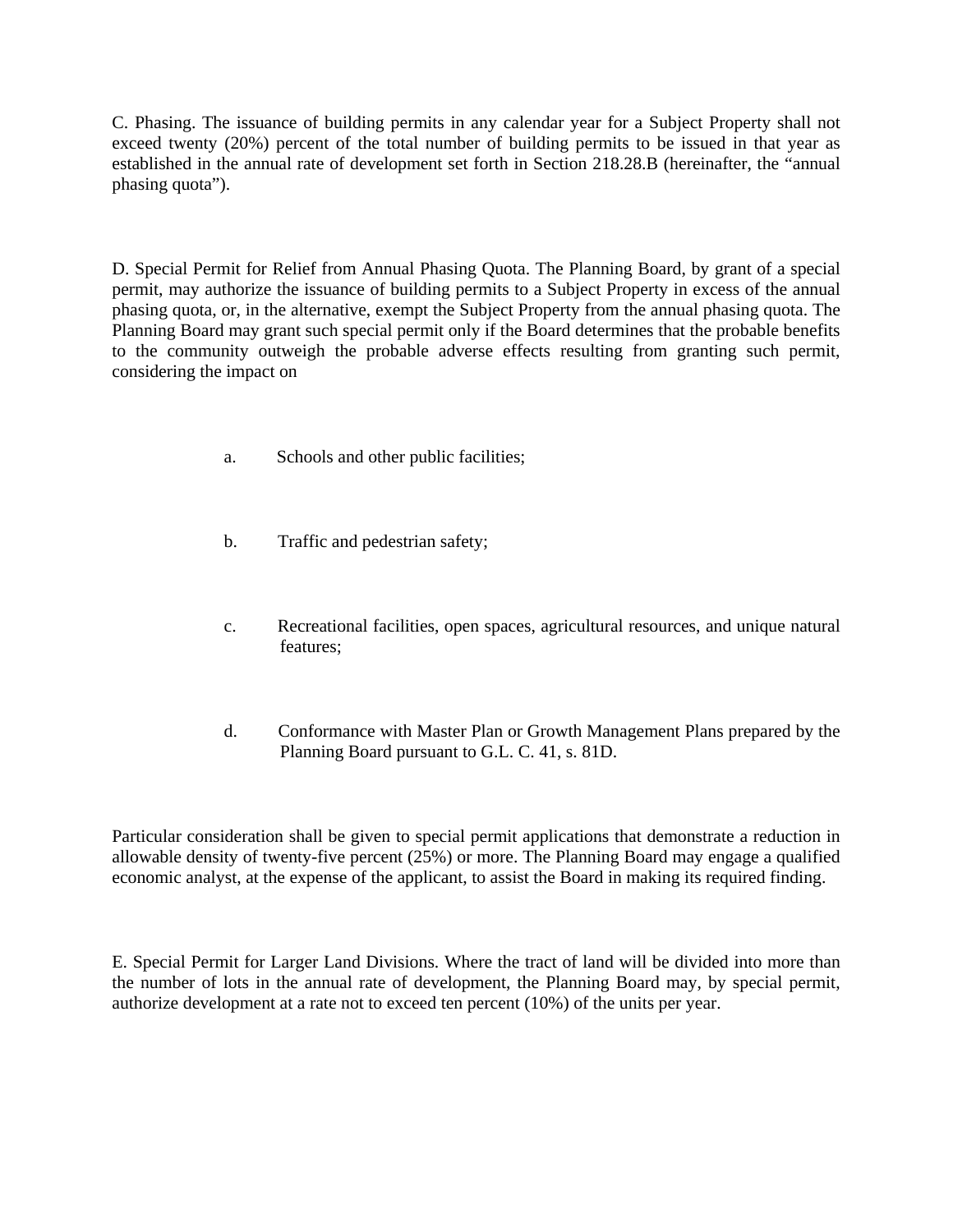F. Zoning Change Protection. The protection against subsequent zoning change granted by G.L. C. 40A, §6 to land in a subdivision shall, in the case of a development whose completion has been constrained by this section beyond eight (8) years, be extended to ten years.

G. Relation to Real Estate Assessment. Any landowner denied a building permit because of these provisions may appeal to the Board of Assessors, in conformity with G.L. C. 59, §59, for a determination as to the extent to which the temporary restriction on development use of such land shall affect the assessed valuation placed on such land for purposes of real estate taxation, and for abatement as determined to be appropriate.

Or take any action thereon.

**Sponsored By: Planning Board** 

**Board of Selectmen: Recommendation - At Town Meeting**

**Finance Committee: Recommendation - 4 in favor, 3 opposed** 

**Summary:** *This article replaces the existing Development Rate Limitation provisions with new Rate of Development and Subdivision Phasing provisions.*

**\_\_\_\_\_\_\_\_\_\_\_\_\_\_\_**

**ARTICLE 15:** To see if the Town will vote to accept as a public way, Nicole Lane, as laid out by the Board of Selectmen, as shown on a plan entitled "Gilson Estates As-Built Plan of Nicole Lane in Groton, Mass" dated July, 2001, by David E. Ross Associates, a copy of which is on file in the office of the Town Clerk, or take any action thereon.

**\_\_\_\_\_\_\_\_\_\_\_\_\_\_\_**

**Sponsored By: Board of Selectmen**

**Board of Selectmen: Recommendation - Unanimous support**

**Finance Committee: Recommendation - No position**

**Summary:** *To accept Nicole Lane as a public way.*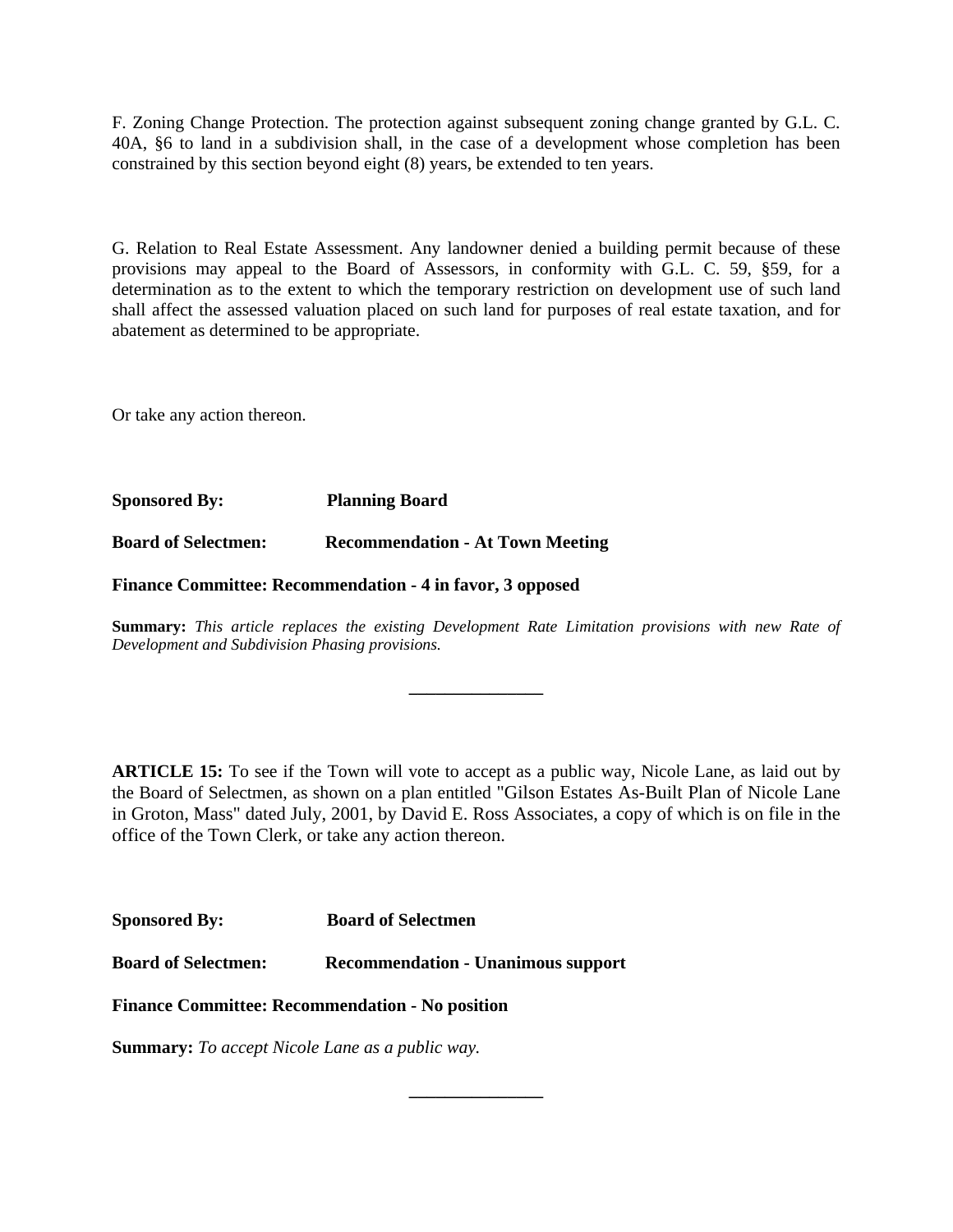**ARTICLE 16:** To see if the Town will vote to authorize the Board of Selectmen to execute a revised Settlement Agreement in the matter of V.H. Shea Corporation v. Richard W. Powell, Peter Cunningham, Virginia Wood and the Board of Selectmen for the Town of Groton, Middlesex Superior Court, Civil Action No. 99-4488 (civil action), to transfer the care, custody and control of the Town-owned property located on Cow Pond Brook Road, shown on Groton Assessors' Map L-44 and described in a deed recorded with the Middlesex Registry of Deeds in Book 13059, Page 697, to the Board of Selectmen for the purpose of conveying said property to V.H. Shea Corporation or its nominee, James M. Patierno, Trustee of Missick Realty Trust, for a minimum of \$100, and to execute a quitclaim deed and all other documents necessary or required to effectuate the settlement of the above Civil Action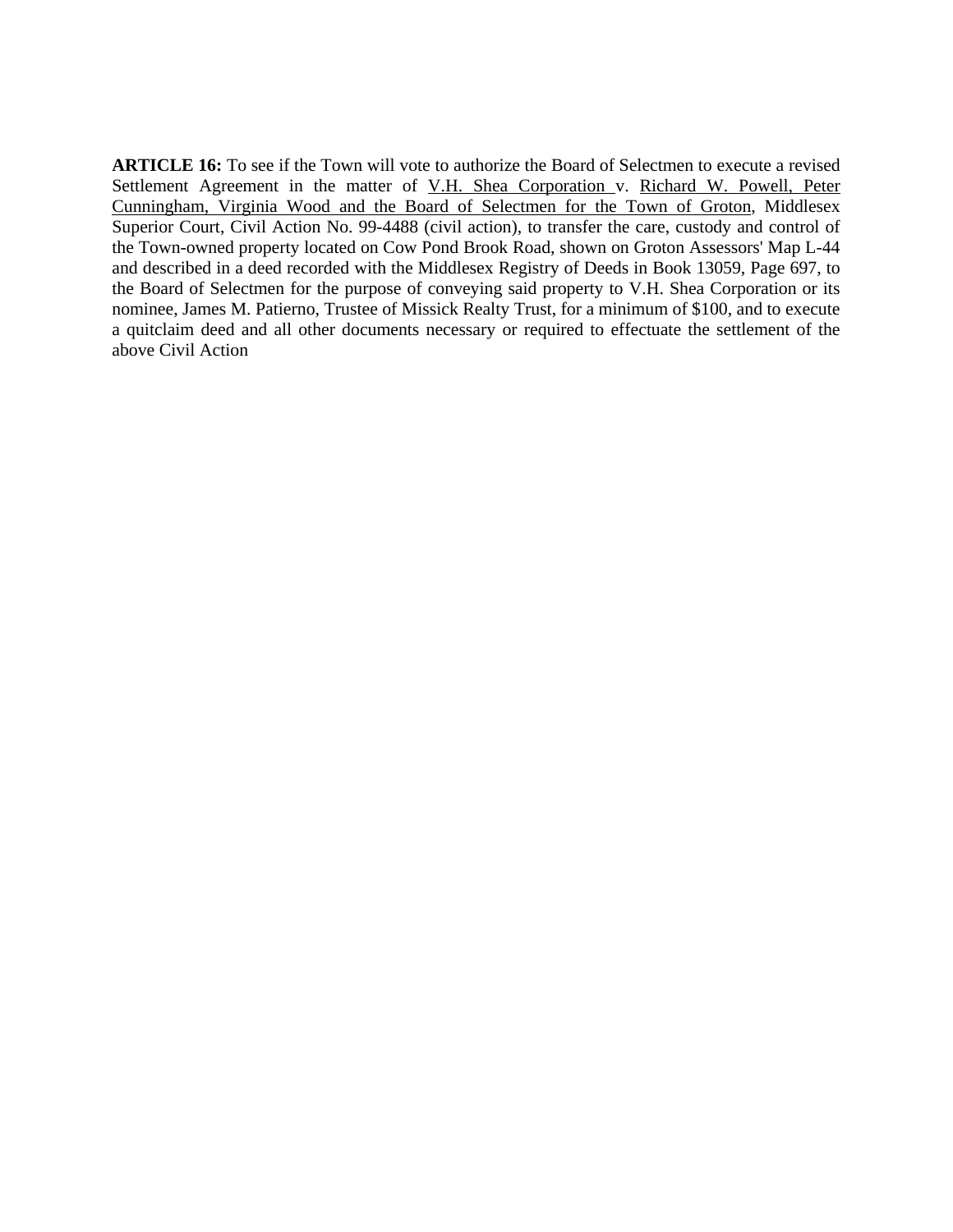and the conveyance of said property, or take any other action relative thereto and to authorize the Board of Selectmen to convey said property in fee simple, upon such terms and conditions that it deems appropriate.

| <b>Sponsored By:</b>       | <b>Board of Selectmen</b>                 |
|----------------------------|-------------------------------------------|
| <b>Board of Selectmen:</b> | Recommendation - 4 in favor, 1 abstention |

**Finance Committee: Recommendation - 6 in favor, 1 opposed**

**Summary:** *This article allows the property next to the Highway Garage to revert back to V.H. Shea Corporation, or its nominee, now instead of the year 2006. This property was granted to the Town to use as a sanitary landfill in 1976. The original agreement expires when the landfill ceases or 2006, whichever is shorter.*

**\_\_\_\_\_\_\_\_\_\_\_\_\_\_\_**

**ARTICLE 17:** To see if the Town will vote to amend Chapter 218, Zoning, of the Code of the Town of Groton by rezoning from Residential Agricultural (R-A) to Public Use District (P) a parcel of land containing 11.93 acres, situated on Sandy Pond Road, shown on Assessors' Map 119 as Parcel 10, and a parcel of land containing 4.45 acres, shown on Assessors' Map 120 as Parcel 2, or take any action thereon.

### **Sponsored By: Groton Electric Light Commissioners and Water Commissioners**

**Board of Selectmen: Recommendation - At Town Meeting**

**Finance Committee: Recommendation - No position**

**Summary:** *This article will rezone two parcels of land from residential-agricultural (R-A) to public use district because the land will be used for municipal purposes.*

**\_\_\_\_\_\_\_\_\_\_\_\_\_\_\_**

**ARTICLE 18:** To see if the Town will vote to transfer certain sums of money within the Fiscal Year 2004 budget, or take any action thereon.

**Sponsored By: Board of Selectmen**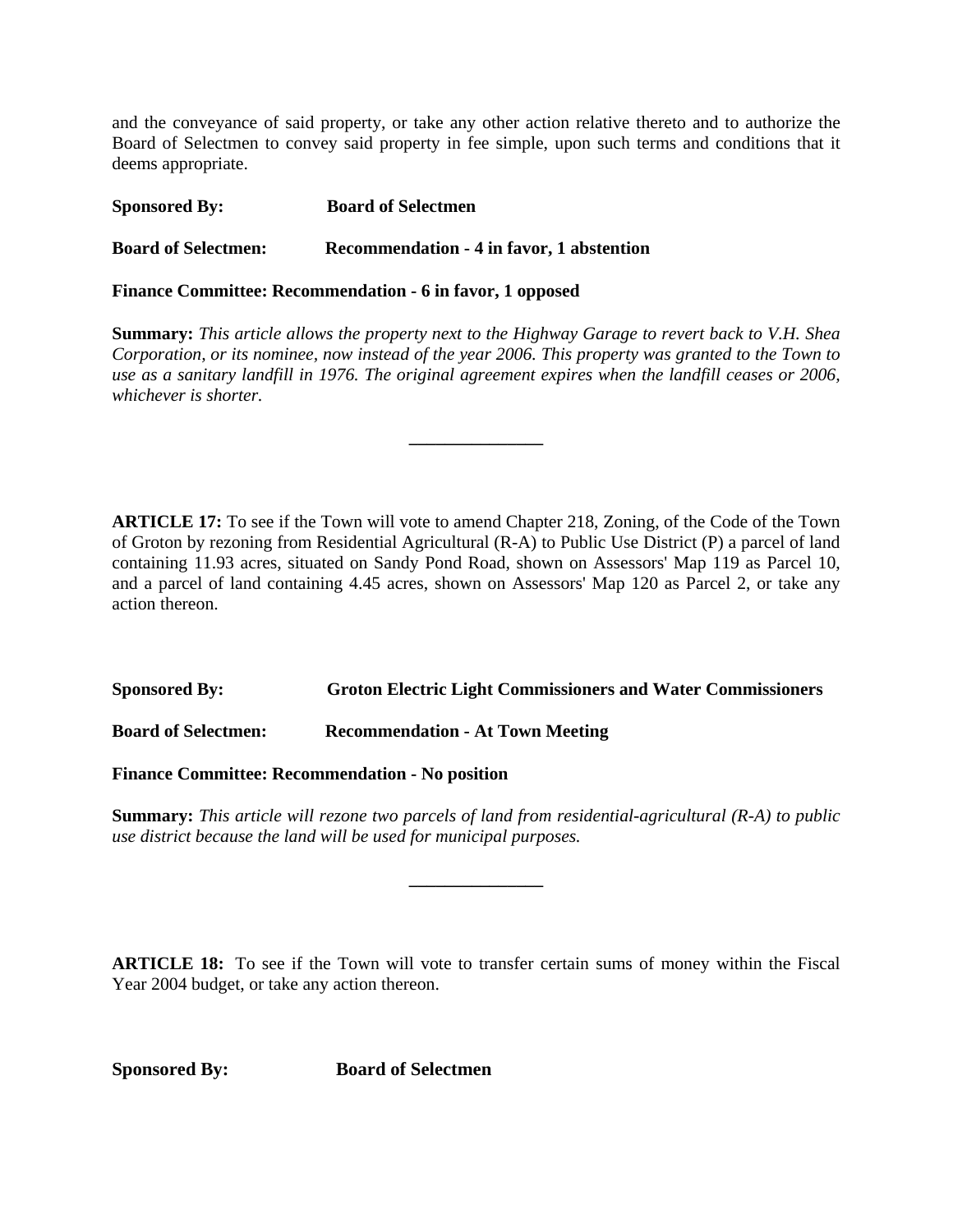**Board of Selectmen: Recommendation - Unanimous support**

#### **Finance Committee: Recommendation - Unanimous support**

**Summary:** *To transfer money between FY04 line items. Transfer \$5,000 from Minor Capital, Line Item 2030 to Fire Department Expense, Line Item 2022.Transfer \$2,000 from Minor Capital, Line Item 2030 to Building Maintenance, Line Item 2024.*

**\_\_\_\_\_\_\_\_\_\_\_\_\_\_\_**

**ARTICLE 19:** To see if the Town will vote to raise and appropriate, or transfer from available funds a sum of money to be added to the sum already on deposit in the Town Stabilization Fund, or take any action thereon.

**Sponsored By: Board of Selectmen** 

*.*

**Board of Selectmen: Recommendation - Unanimous support**

**Finance Committee: Recommendation - Unanimous support for \$500,000 transfer** 

**Summary:** *Approximately \$500,000 from free cash to stabilization. Currently the fund has approximately \$789,000. For good management, municipal financial advisors recommend that an amount equal to 5 - 10% of the town's operating budget be on deposit in the Stabilization Fund.*

**\_\_\_\_\_\_\_\_\_\_\_\_\_\_\_**

**ARTICLE 20:** To see if the Town will vote to transfer a sum of money from the Excess and Deficiency Fund (free cash) for the purpose of affecting the tax rate for the period beginning on July 1, 2003 and ending June 30, 2004, or take any action thereon.

| <b>Sponsored By:</b> | <b>Board of Selectmen</b> |
|----------------------|---------------------------|
|----------------------|---------------------------|

**Board of Selectmen: Recommendation - At Town Meeting**

**Finance Committee: Recommendation - Unanimous support,** 

**Final amount confirmed at Town Meeting**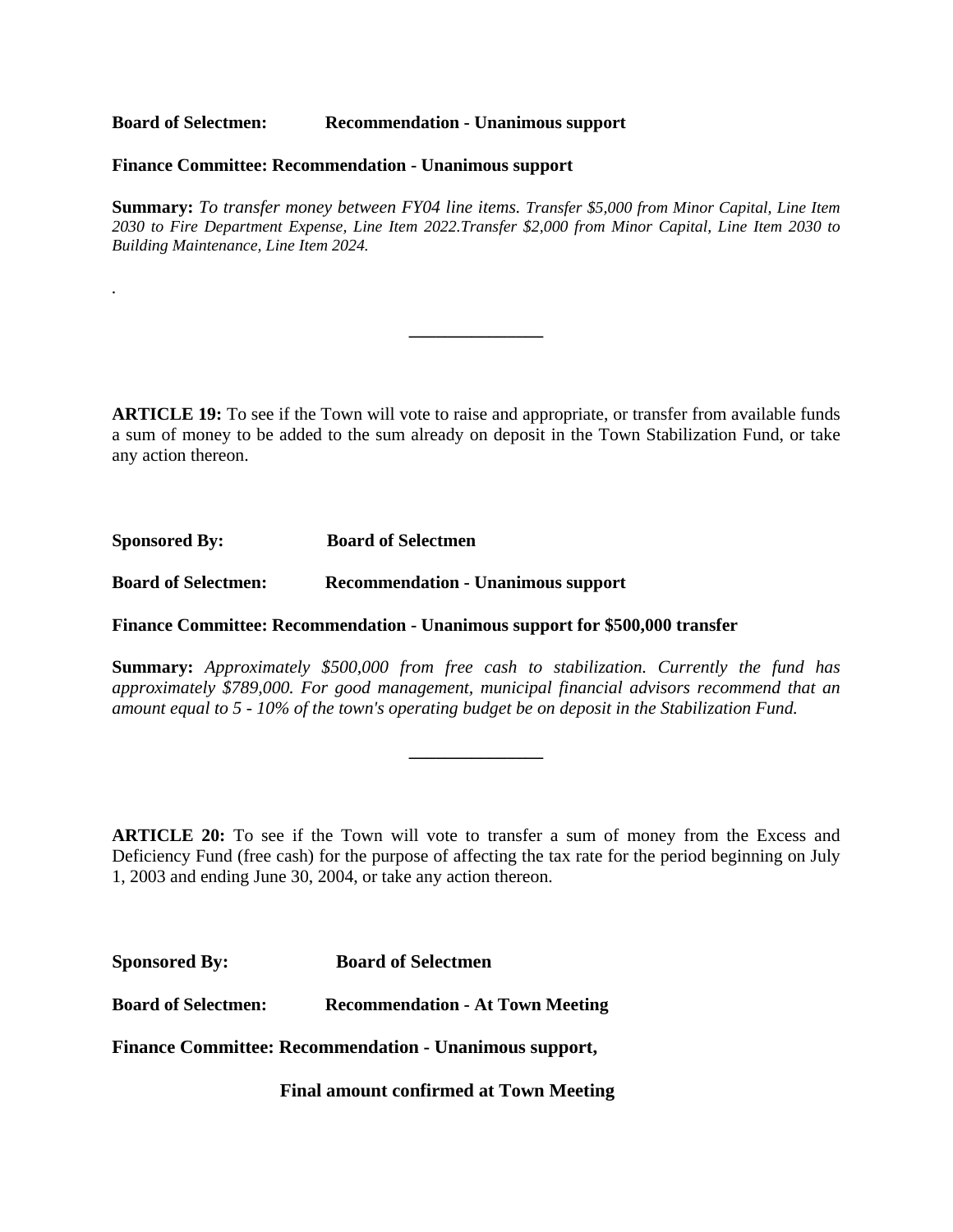**Summary:** *To transfer a sum of money to be determined at Town Meeting to reduce the tax rate.* 

**\_\_\_\_\_\_\_\_\_\_\_\_\_\_\_**

And you will serve this warrant by posting a true and attested copy of the same in at least two public places in said Groton, fourteen days before the day appointed for said meeting.

Hereof fail not and make return of your doings to the Town Clerk on or before time of said meeting.

Given under our hands this sixth day of October in the year of our Lord, two thousand three.

OFFICER'S RETURN

Groton Middlesex

Thomas D. Hartnett, Chairman

Pursuant to the within Warrant,

I have this day notified the

INHABITANTS to assemble at the

within mentioned as within directed.

Personally posted by constable.

Time, Place and for the purpose George F. Dillon Jr., Vice Chair

John L. Saball, Clerk